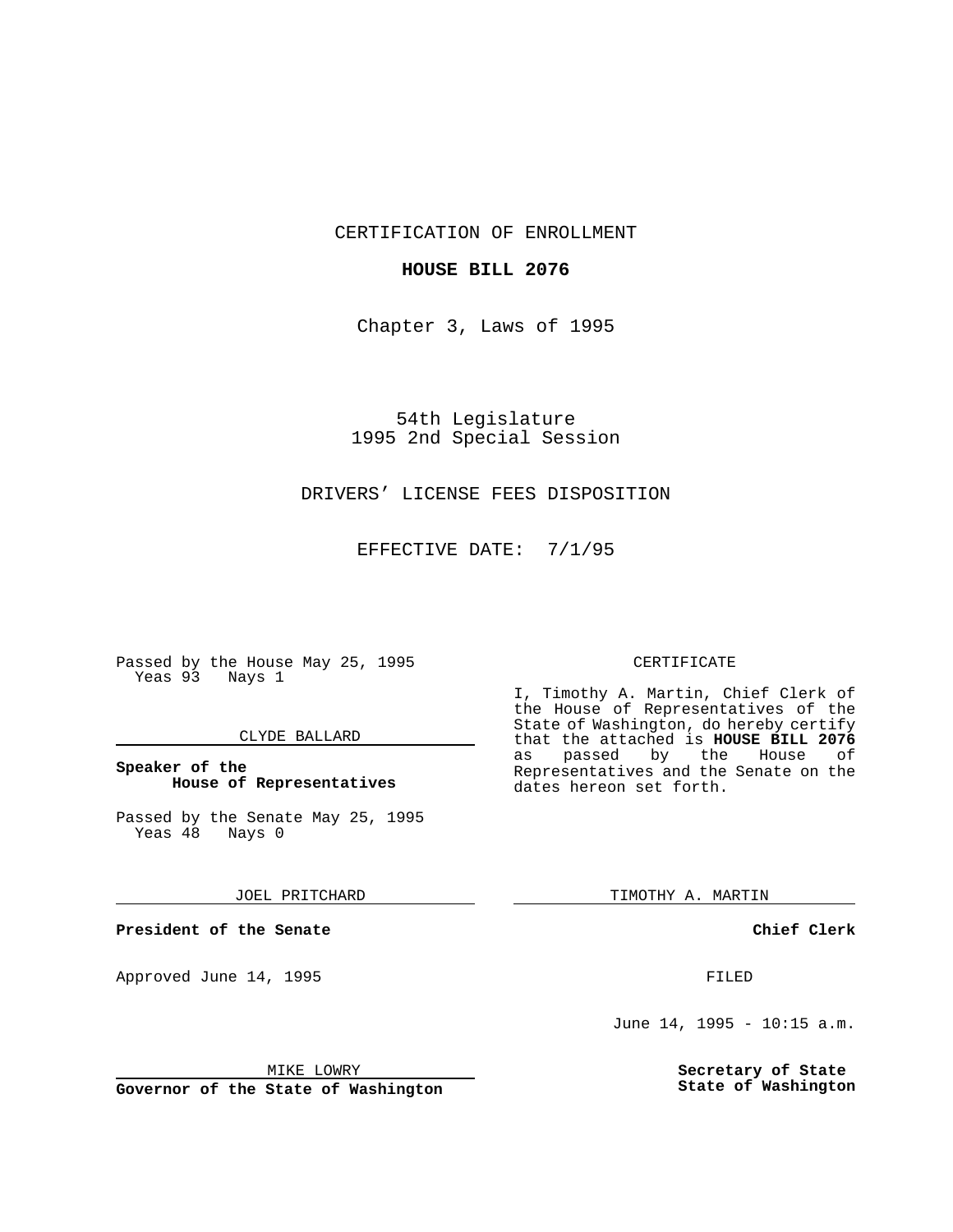# **HOUSE BILL 2076** \_\_\_\_\_\_\_\_\_\_\_\_\_\_\_\_\_\_\_\_\_\_\_\_\_\_\_\_\_\_\_\_\_\_\_\_\_\_\_\_\_\_\_\_\_\_\_

\_\_\_\_\_\_\_\_\_\_\_\_\_\_\_\_\_\_\_\_\_\_\_\_\_\_\_\_\_\_\_\_\_\_\_\_\_\_\_\_\_\_\_\_\_\_\_

# AS AMENDED BY THE SENATE

Passed Legislature - 1995 2nd Special Session

**State of Washington 54th Legislature 1995 Regular Session By** Representatives Skinner, Honeyford, Clements and K. Schmidt Read first time 03/09/95. Referred to Committee on Transportation.

1 AN ACT Relating to disposition of drivers' license fees; amending 2 RCW 46.68.041; providing an effective date; and declaring an emergency.

3 BE IT ENACTED BY THE LEGISLATURE OF THE STATE OF WASHINGTON:

4 **Sec. 1.** RCW 46.68.041 and 1985 ex.s. c 1 s 12 are each amended to 5 read as follows:

6  $((+1))$  The department shall forward all funds accruing under the 7 provisions of chapter 46.20 RCW together with a proper identifying, 8 detailed report to the state treasurer who shall deposit such moneys to 9 the credit of the highway safety fund ((except as otherwise provided in 10 this section.

11 (2) Out of each fee of fourteen dollars collected for a driver's 12 <del>license, the sum of ten dollars and twenty cents shall be deposited in</del> 13 the highway safety fund, and three dollars and eighty cents shall be 14 deposited in the general fund)).

 NEW SECTION. **Sec. 2.** This act is necessary for the immediate preservation of the public peace, health, or safety, or support of the state government and its existing public institutions, and shall take effect July 1, 1995.